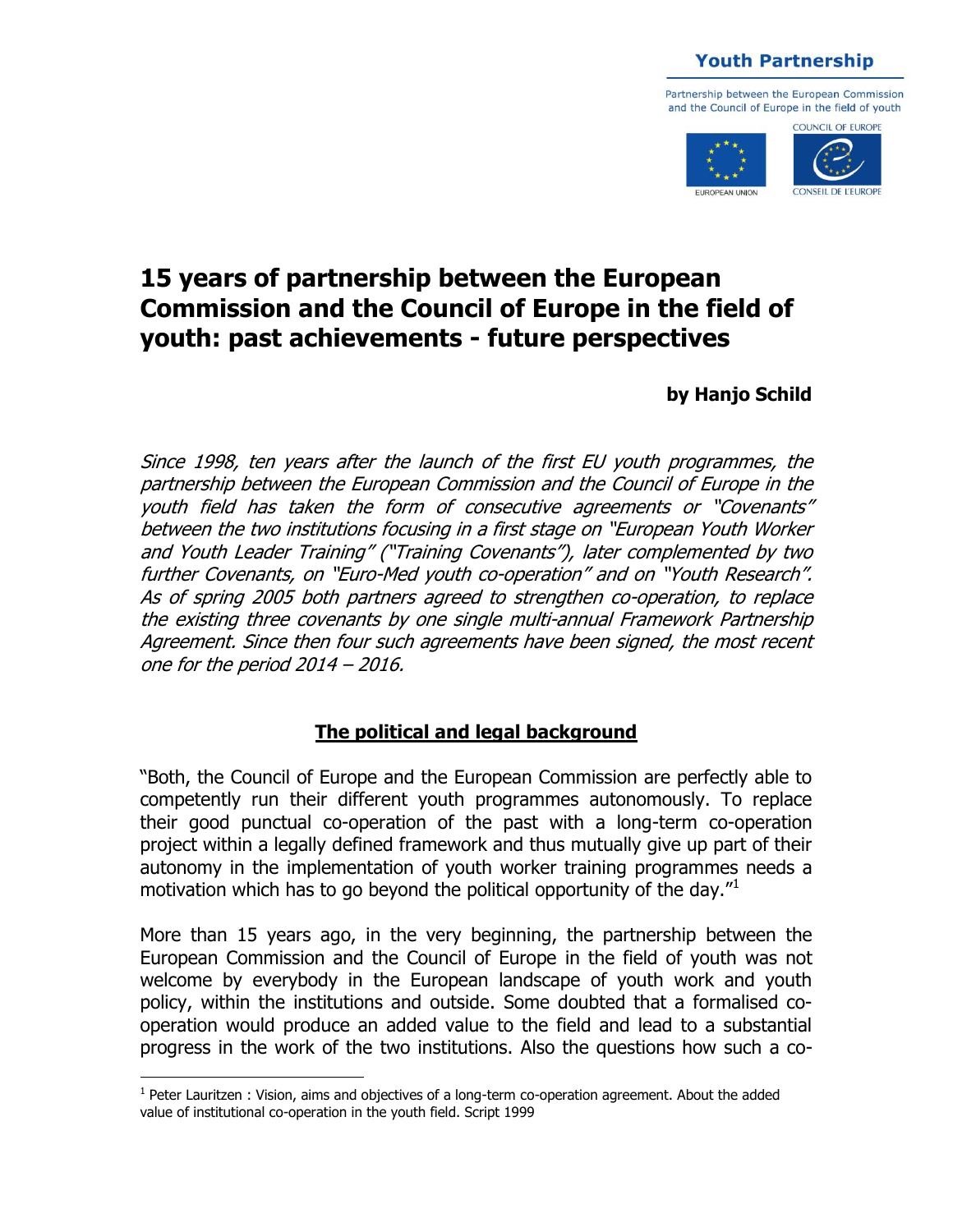operation should be constructed and designed, which focus it should have with regard to working priorities and how the different publics of the European Commission and the Council of Europe would be reflected within the partnership activities, led to many discussions at that time. However, at political level, within the two institutions, the will for a co-operation was evident and had already before it came to the formal agreement in 1998 a longer history. This is expressed in a Resolution of the Committee of Ministers of spring 1998 on the Youth Policy of the Council of Europe in which "the development of co-operation to stimulate a balanced development of youth structures in all member states" is regarded a priority; it asks to adapt existing structures with a view to "making Council of Europe youth activities more co-ordinated, co-operative and coherent" and to "improving co-operation with the European Union and with other international organisations".

Before, and not limited to the youth field, the two institutions had based their cooperation first on an informal exchange of letters between the Secretary General of the Council of Europe and the President of the European Commission, dated of June 1987 and a supplementary exchange of letters of November 1996. Later, in April 2001, when the EU-CoE youth partnership existed already, the philosophy of the letters was formalised by the Joint Declaration on Co-operation and Partnership between the Council of Europe and the European Commission: "The Council of Europe and the European Commission share the same values and pursue common aims with regard to the protection of democracy, respect for human rights and fundamental freedoms and the rule of law. These common aims have led the Council of Europe and the European Commission in recent years to develop a number of joint programmes for co-operation…… we confirm our determination to deepen our partnership and enhance our co-operation taking into account recent developments in our continent and the evolving priorities in our respective activities".

On side of the European Union the co-operation between the Council of Europe and the European Commission in the field of youth was (and is) embedded in the legal basis of the YOUTH programme (2000-2006), later the YOUTH IN ACTION programme (2007 – 2013) and today the Erasmus+ programme (2014-2020). The YOUTH Programme stipulated that "the Commission … shall strengthen its co-operation with non-Community countries and relevant international organisations, in particular the Council of Europe". One of the general objectives of the YOUTH IN ACTION programme was to promote European co-operation in the youth field and article 7 stresses that "the Programme shall also be open to co-operation with international organisations with authority in the field of youth, in particular the Council of Europe". Today. the regulation of the European Parliament and the Council of the European Union establishing 'Erasmus+' confirms this policy and emphasises the need to strengthen "cooperation under the Programme with international organisations in the field of education,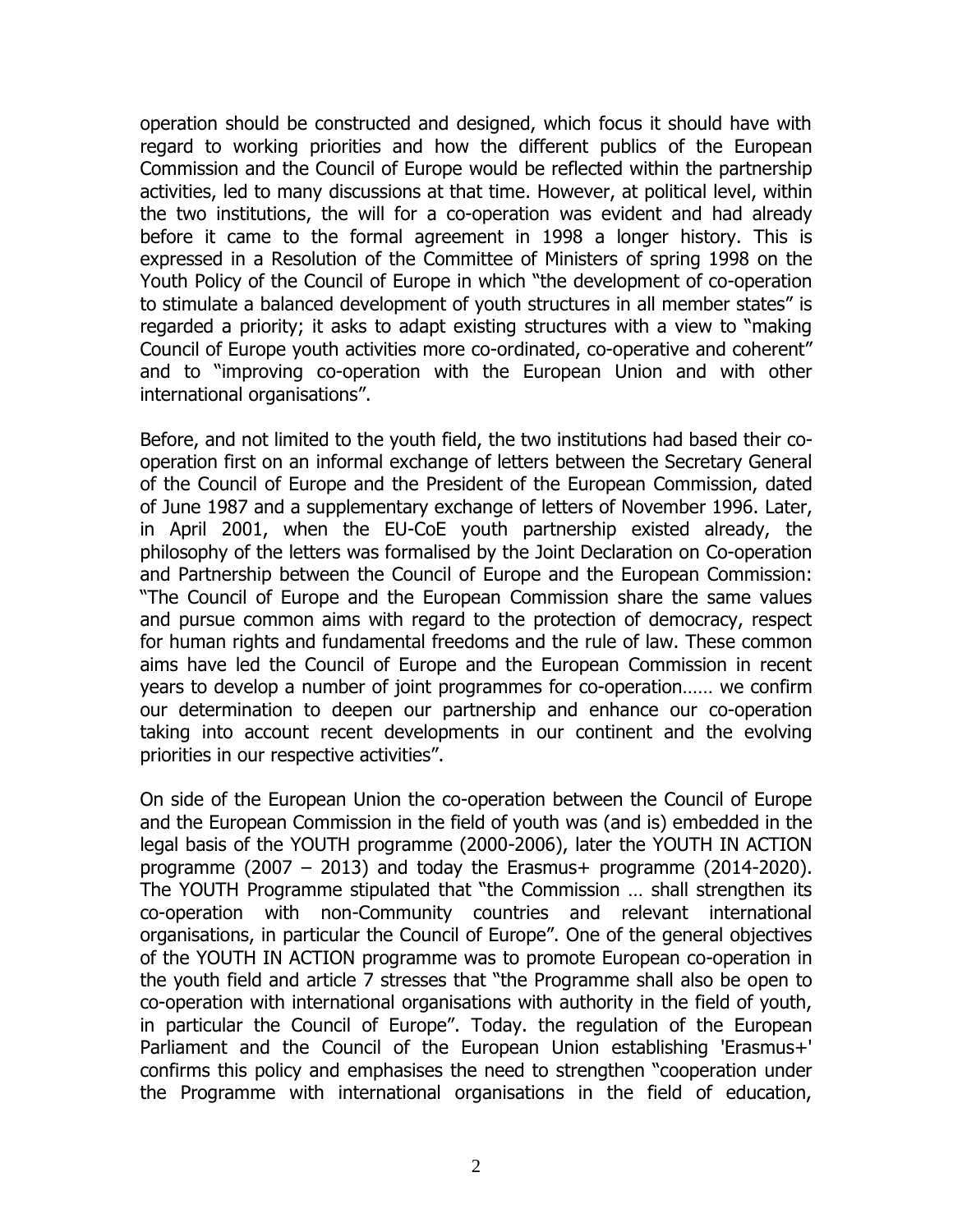training, youth and sport, in particular with the Council of Europe". Key action 3 of the programme (support for policy reforms) encourages, amongst others, cooperation with international organisations with highly recognised expertise and analytical capacity (such as the Council of Europe), to strengthen the impact and added value of policies in the fields of education, training and youth. Activities supporting policy dialogue and cooperation on youth issues should comprise policy dialogue and cooperation across the EU, to/from non-EU countries, and with international organisations, notably the Council of Europe.

Regarding youth policy cooperation the European Commissions' White Paper on Youth (2001) explicitly referred to the Council of Europe and its achievements in the area of youth and suggested improving co-operation and networking, particularly in the area of greater understanding and knowledge of youth. The subsequent Council Resolution of November 2004 invited the Commission to set up, in co-operation with the Council of Europe, a European Network of Youth Knowledge.

Invited by the Council of Europe Summit of Heads of State and Government in Warsaw 2005 the former Prime Minister of Luxemburg, Jean-Claude Juncker submitted a report on the relationship of the Council of Europe and the European Union<sup>2</sup>. It highlights the long tradition of cooperation and the achievements made in the youth field and appeals for increased co-operation between the two partners. "In the youth field, the Council and the EU are pursuing almost identical policies, admittedly with different resources. There are a few bridges, however. For example, three youth programmes are being conducted under partnership agreements…. This is an opportunity to think about new joint initiatives, which would give the idea of a Europe without dividing lines more substance, and exploit some of the Council's strong points: its networks, especially regional networks, which include both EU and non-EU countries, its long experience of training youth organisers and leaders, and its exchange schemes for young people from all its member states."

A further joint step was taken in May 2007 by signing a Memorandum of Understanding between the Council of Europe and the European Union. It underlines that the two partners "will strengthen their co-operation in the youth field by developing and taking part in programmes and campaigns to empower young people to participate actively in the democratic process and by facilitating youth exchange".

Most recently, in its resolution on a European Union Work Plan for Youth for the period 2014-2015 the Council of the European Union invites the European Commission to seek to ensure coherence between the work plan of the European

 $2$  Council of Europe – European Union: "A sole ambition for the European continent", 11.04.2006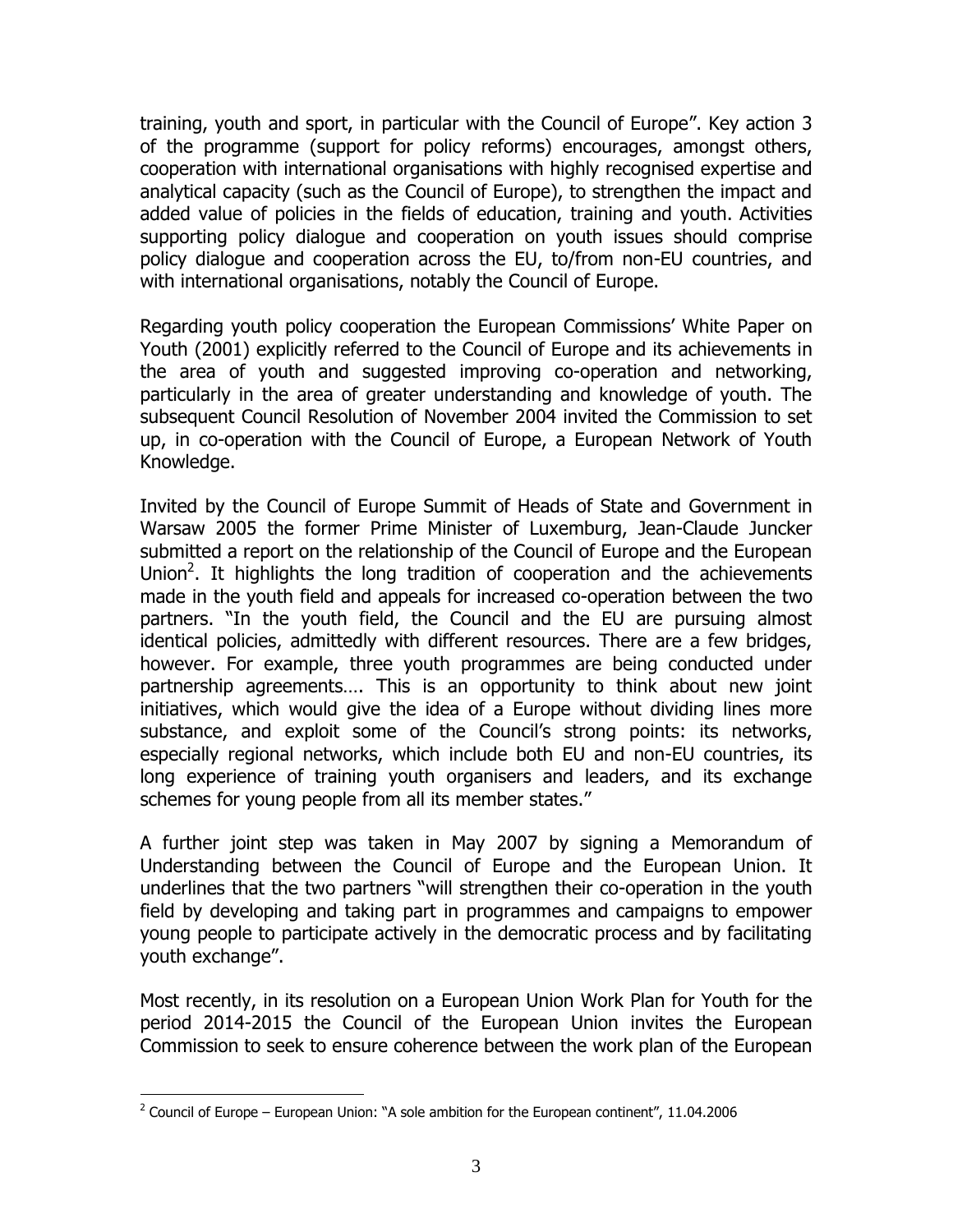Union and the work plan of the partnership agreement with the Council of Europe in the field of youth.

When signing a new Framework Partnership Agreement 2014-2016 the Director for "Youth and Sport; Erasmus+" of the European Commission, Chiara Gariazzo and the Deputy Secretary-General of the Council of Europe, Gabriella Battaini-Dragoni confirmed the commitment of both, European Commission and Council of Europe to continue the well-established youth cooperation in the upcoming years.

#### **Some "historical" milestones in the development of the EU-CoE youth partnership**

The first covenant on youth worker training started on 1 November 1998 for an initial period of 9 months, followed by a second phase of another 11 months until 30 June 2000.

"… The purpose of this covenant is to provide a framework for the joint development and funding of new European youth work training courses by the Commission and the Council..… it will also provide a basis for an innovative approach in this field, in terms of the partners involved in the co-operation at European level, the target public and the methods and content of the training offered...."<sup>3</sup>.

Nine training courses on a variety of topics were organized in this period: Intercultural Language Learning, Roma Youth Leaders, Project Management, Transnational Voluntary Service, Organisational Management, Intercultural Learning, Conflict Management, Training for Trainers, Voluntary Projects, Youth Information & Counselling. Many of these training courses led in this period to the production of T(raining)-Kits.

The two institutions considered this period as a pilot phase meant to explore the potential of co-operation and create a model of further co-operation. "The Partnership programme should create model programmes and not become a system of answering to all kind of training requests, as they come along. …. One such programme can have, through its potential for repetition, a higher impact than ten ordinary sessions."<sup>4</sup>

Not only because of their innovative character the first phases of the partnership were monitored and evaluated closely by the representatives of the two partners, the statutory structures, the European Youth Forum and experts involved in the implementation of actions. After a first needs assessment and

 $3$  Article 1 and annex B of the first Covenant

<sup>4</sup> Lauritzen, script 1999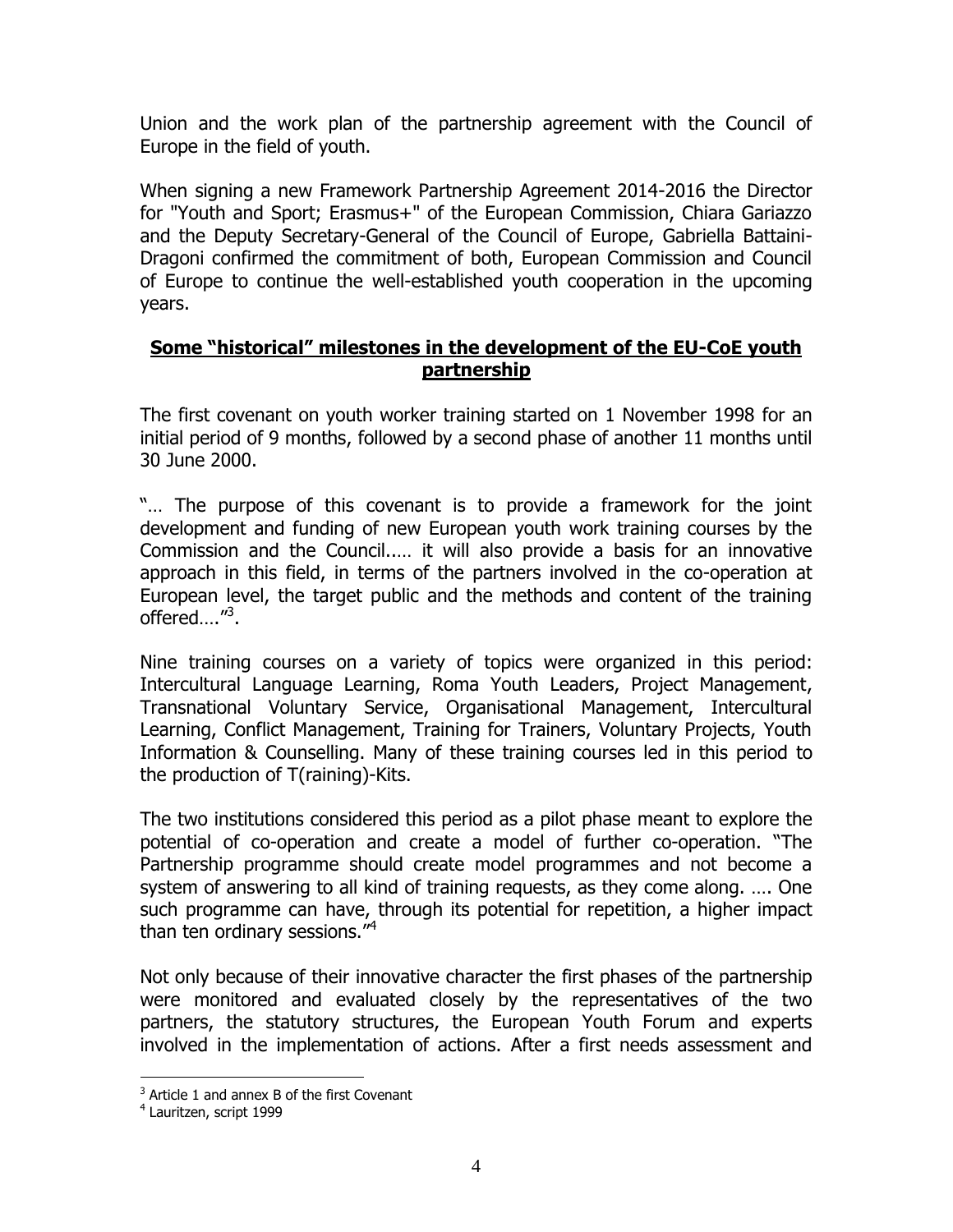vision-building seminar in April 1999 an evaluation seminar was organised in February 2000 to lay the ground for the future development of the partnership.

"All reports present positive ideas for the continuation of the partnership agreement and indications about the training and publications' offer for the future. They concern the continuation and adaptation of the training offer, the clarity of the target group, the necessity for a long term commitment from the side of the institutions and in general, the wish to provide an adequate framework for continuous assessment of the partnership agreement".<sup>5</sup>

The results of the evaluation led to a third (1 July 2000 – 29 February 2004) and later fourth covenant (1 March 2004 – 31 May 2005) which refocused the joint programme on training offers on European Citizenship and a long-term training course for trainers. It also confirmed as a priority to continue visibility actions and further develop educational publications, such as the T-Kits and the magazine Coyote and the creation of an own website. As kind of support measures it was decided to hold regular conferences on issues of common concern and to convene an expert group on Quality and Curriculum Development in the field of non-formal learning.

"The partnership is now becoming a learning process towards a youth work training programme on 'European Citizenship' with ambitious goals of setting European level standards, models and quality criteria."<sup>6</sup> The European Citizenship pilot training courses led to a concept of short-term training modules which were organised in co-operation with the network of National Agencies & the SALTO Resource Centre Training and Co-operation (today still existing). Also the development and successful implementation of the "Advanced Training for Trainers in Europe" course (ATTE) under the third covenant created something innovative in its approach, methodology, structure, perspective and intensity and contributed substantially to European level quality training of youth workers and vouth leaders.<sup>7</sup>

The European Commission – Council of Europe joint working paper "Pathways towards validation and recognition of education, training and learning in the youth field<sup>"8</sup> developed a common position and action with regard to education, training and learning in youth activities as part of voluntary and civil society activities, in particular with regard to the validation and recognition of these activities. It built the basis for further co-operation and co-ordinated action in the

<sup>&</sup>lt;sup>5</sup> Patrick Penninckx: Executive summary - compilation of background documents to the evaluation seminar on the activities run under the Partnership Agreement 1998 – 1999, February 2000

<sup>&</sup>lt;sup>6</sup> Lasse Siurala: Concluding remarks. Final Report of the Evaluation Seminar, February 2000

 $7$  The ATTE course is very well documented in the two volumes « Advanced Training for Trainers in Europe (ATTE): Volume 1 – Curriculum description, Strasbourg 2005 and Volume 2 – External evaluation – Final report, Strasbourg 2006.

<sup>&</sup>lt;sup>8</sup> Published in February 2004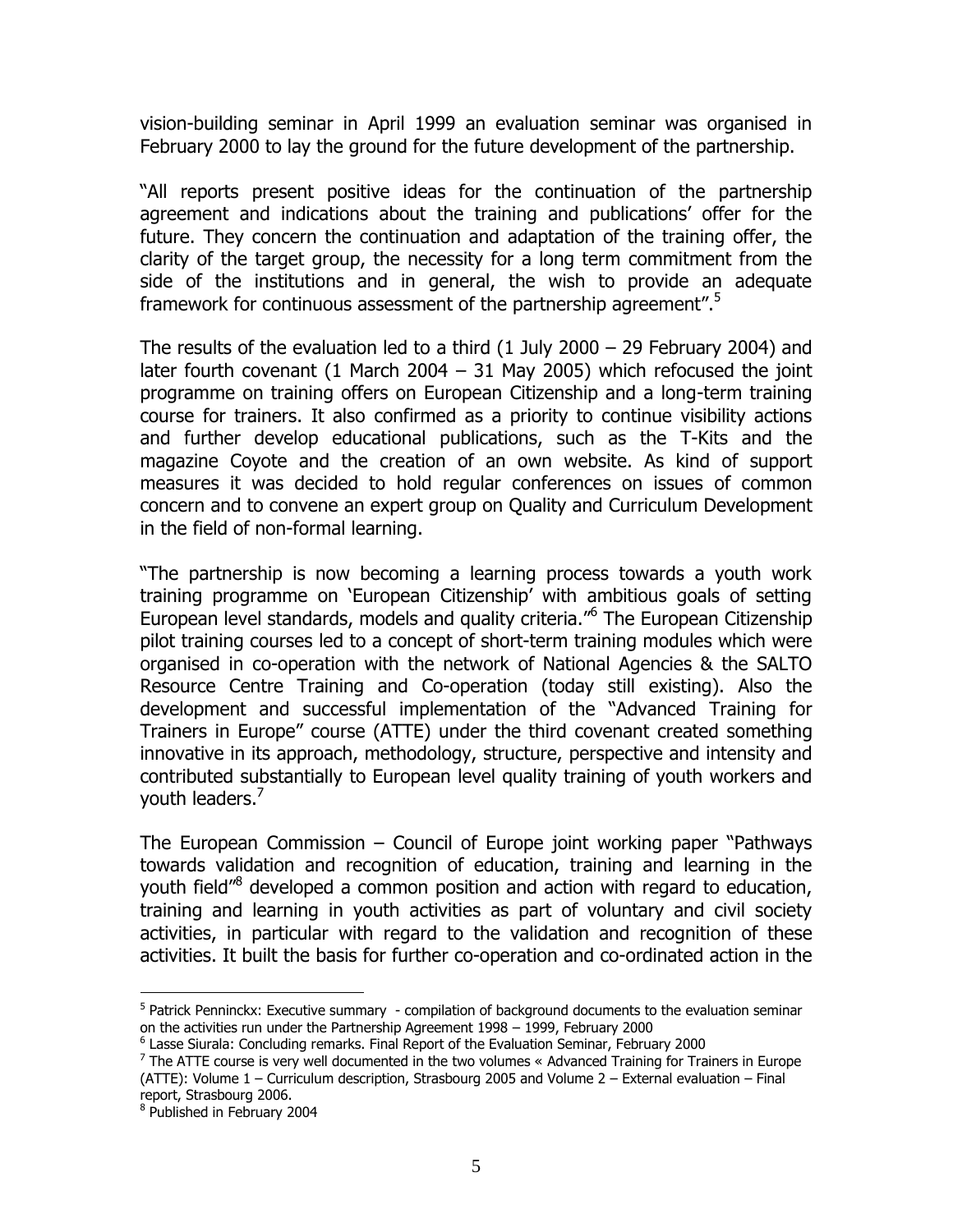field and had quite some impact on political strategies and practical instruments, such as YouthPass and the European Portfolio for Youth Workers and Youth Leaders.

In this period of the third covenant the two institutions had already extended their common fields of activities, a consequent step forward which resulted from joint experiences and needs assessment, already anticipated by Peter Lauritzen in 1999. "Co-operation with the Commission in the youth field needs to extend to youth research co-operation, youth policy development, co-operation on Humanitarian Action, Voluntary Service and construction of a knowledge pool on youth in Europe. There is still much room left to develop the appropriate forms of co-operation in these extended areas of co-operation. Youth worker training is only one aspect of the co-operation item between the European Commission and the Council of Europe and there is no end to the possibilities of creating added values in some of the domains mentioned above." $9^{\degree}$ 

The Partnership on Euro-Med Youth Co-operation (1 May 2003 - 30 April 2005) focused on intercultural learning and co-operation between the Euro-Mediterranean partner countries and the Member States of the EU and the Council of Europe. It was a joint project of the North-South Centre of the Council of Europe and the Directorate of Youth and Sport. In this initial phase the partnership implemented mainly some short-term training courses on "Intercultural learning and human rights education in the Mediterranean", on "Citizenship matters - promoting the participation of women and minorities" and two longer-term courses on "youth participation and intercultural exchange in Euro-Med youth projects" and Training Course for Trainers (TATEM), in cooperation with Salto Euro-Med Resource Centre in France.

The partnership on a better knowledge & understanding of youth, in brief: the youth research covenant (1 April 2003 – 31 March 2005) aimed at developing a common and better knowledge basis in the field of youth and enhancing cooperation between youth researchers, policy makers and youth workers / leaders at European level. The goal was mainly to collect and to provide research knowledge of the situation, needs and lifestyles of young people in order to better inform European youth policy and youth work practice. In the very heart of this first phase stands the development of the "*European Knowledge Centre* for Youth Policy" as a state of the art online knowledge management system and the European Network of Youth Researchers inviting one nominated researcher per member state to be a member of this network. Additionally the partnership organised thematic research seminars on politically relevant topics.

Towards the end of the three thematic covenants the consultancy company Deloitte & Touche was charged to evaluate the performance and the results of

<sup>&</sup>lt;sup>9</sup> Peter Lauritzen : Script 1999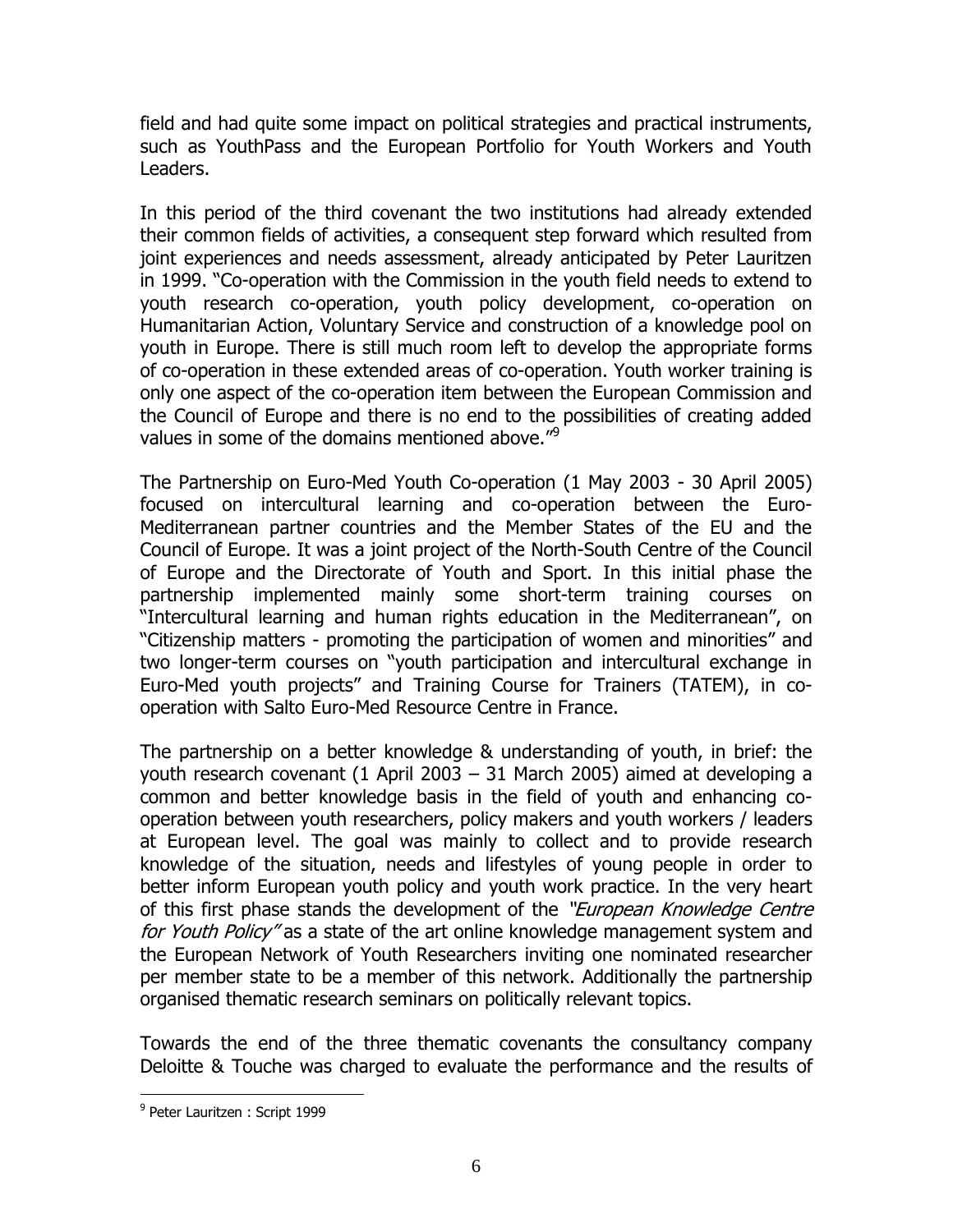the covenant on training in youth work in the period 2000-2003; in March 2004 the final evaluation report was submitted to the European Commission. The main purpose of the evaluation was to provide orientations and recommendations for the new generation of programmes, particularly the Youth programme, to be established as of 2007. In their analysis Deloitte & Touche considered as relevant criteria the relevance, impact, efficiency and effectiveness of implemented action. The evaluation concludes "that the Partnership Covenant largely achieved the objectives and produced the results that were expected. A considerable volume of direct training activity has taken place and ten separate publications have been produced. A functioning website has been created and some flanking activities in relation to curriculum development and related areas have also been completed".<sup>10</sup> In their conclusions the evaluators recommended the full integration of activities into the EU and Council of Europe structures and strategies, particularly the Youth programme and concerning staffing and management to prioritise resources for co-ordination activities; "a structured and well-functioning management, including sufficient financial and human resources, with clear roles and responsibilities for all involved, is of utmost importance for the efficient management…".

Taking into account these recommendations and the internal evaluation of the experiences made in the three areas of youth worker training, youth research and Euro-Mediterranean co-operation, both the European Commission and the Council of Europe decided to replace the individual covenants by one single Framework Partnership Agreement, overarching the earlier pillars.

In 2013, another external evaluation of the European Commission - Council of Europe Youth Partnership Agreements was conducted by ECORYS for the period 2007-2011/12. The objective of this evaluation was to assess how the activities of the EU-CoE youth partnership contributed to the objectives as set out in the Framework Partnership Agreement and the annual specific grant agreements in order to inform the development of the next Framework Partnership Agreement 2014-2016. The evaluation comes to the following conclusion: "The objectives and activities of the youth partnership are relevant and complementary to the objectives of the EU Youth Strategy, the objectives of the Youth in Action programme, and the objectives of the future Erasmus+ programme. In particular the partnership provides a valuable framework for strategic cooperation between the EU and Council of Europe. It provides a mechanism to exploit synergies, to address issues of common interest to both institutions and to achieve leverage effects."  $^{11}$ 

 $10$  Deloitte & Touche : Evaluation of the partnership covenant on training in youth work between the European Commission and the Council of Europe. Final report. March 2004

 $11$  ECORYS 2013, Evaluation of the European Commission - Council of Europe Youth Partnership Agreements 2007-2011/12 – final report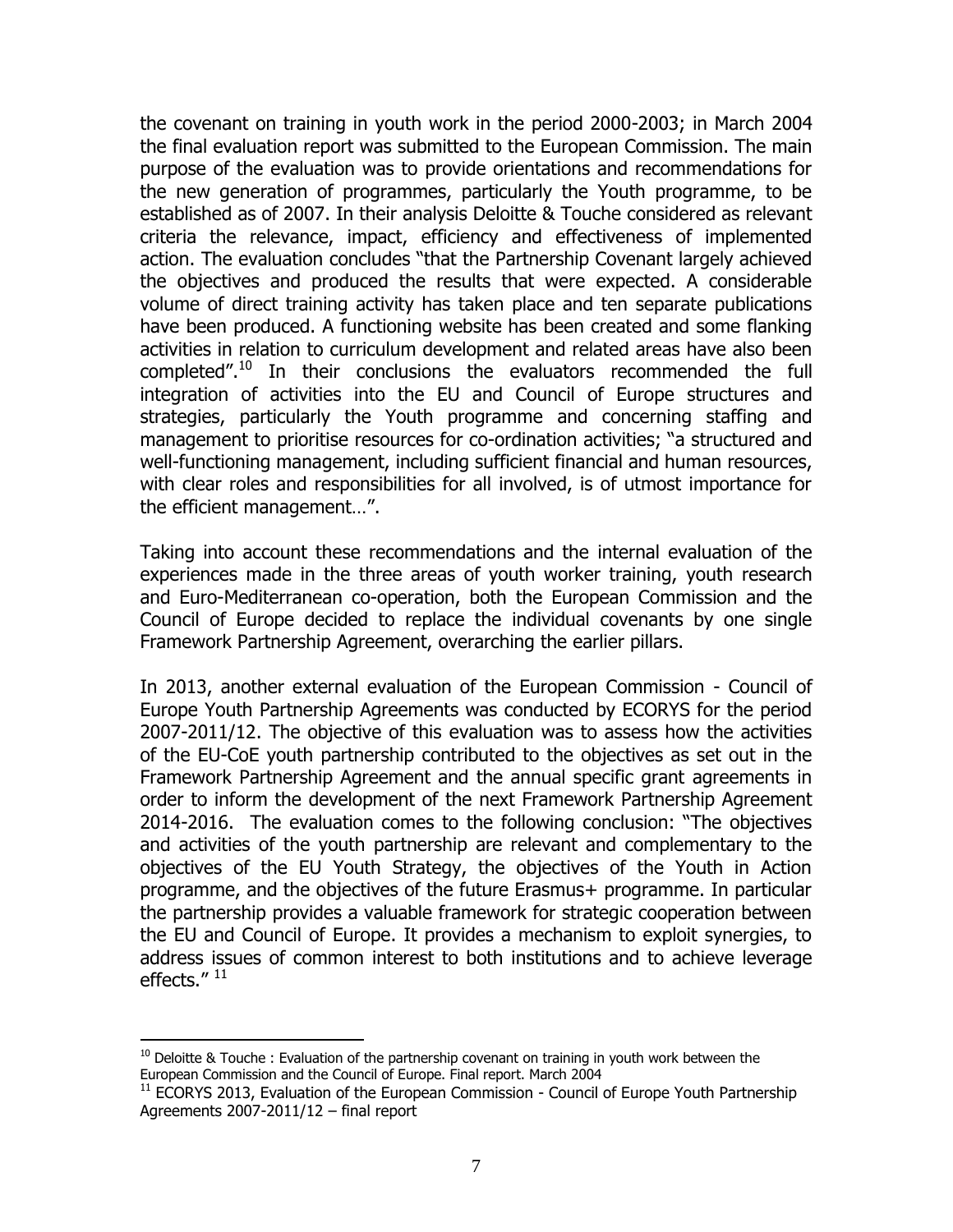Based on the results of the evaluation and a needs assessment undertaken with partners, stakeholders and the two institutions the EU-CoE youth partnership focuses during the years 2014-2016 particularly on youth participation and citizenship, social inclusion and youth work.

#### **The generation of Framework Partnership Agreements and their implementation**

The first framework agreement was signed for the period 1 May 2005 – 31 December 2006, followed by a second one from 1 January 2007 until 30 June 2010 and a third one 1 July 2010 to 31 December 2013. The current, fourth agreement covers the period 1 January 2014 to 31 December 2016. All Framework Partnership Agreements are complemented by annual Specific Grant Agreements which describe the actions and the respective budget allocation for the defined period.

The aim of the partnership is to provide a framework for the joint development of co-operation and a coherent strategy in the field of youth, particularly in the area of citizenship, participation & human rights, intercultural dialogue & cooperation, quality, recognition & visibility of youth work, better understanding & knowledge of youth, youth policy development. Activities of the partnership are mainly addressed to the needs of young people, youth workers and youth leaders, trainers, researchers, policy-makers, experts and practitioners and generally to all actors in youth policy in the member states of the both partners and the programme and partner countries of the Youth Programme (today Erasmus+). Particular focus is also put on countries covered by the European Neighbourhood Policy, more specifically the Euro-Mediterranean region, South Eastern Europe and Eastern Europe and the Caucasus.

Over the last years the work programme set the following priorities:

(European) Citizenship and Participation

In co-operation with National Agencies of the Youth in Action programme and the SALTO Resource Centre Training and Co-operation a series of training courses trained youth workers and youth leaders on various aspects of European Citizenship; this led to the design of a curriculum for training courses which are today implemented by and in co-operation with the National Agencies for the Erasmus+/Youth in Action Programme.

Despite numerous political and research documents as well as good practice examples, it seems to be difficult to keep track of the state of affairs in the reflections and discussions on youth participation. In 2014 the partnership has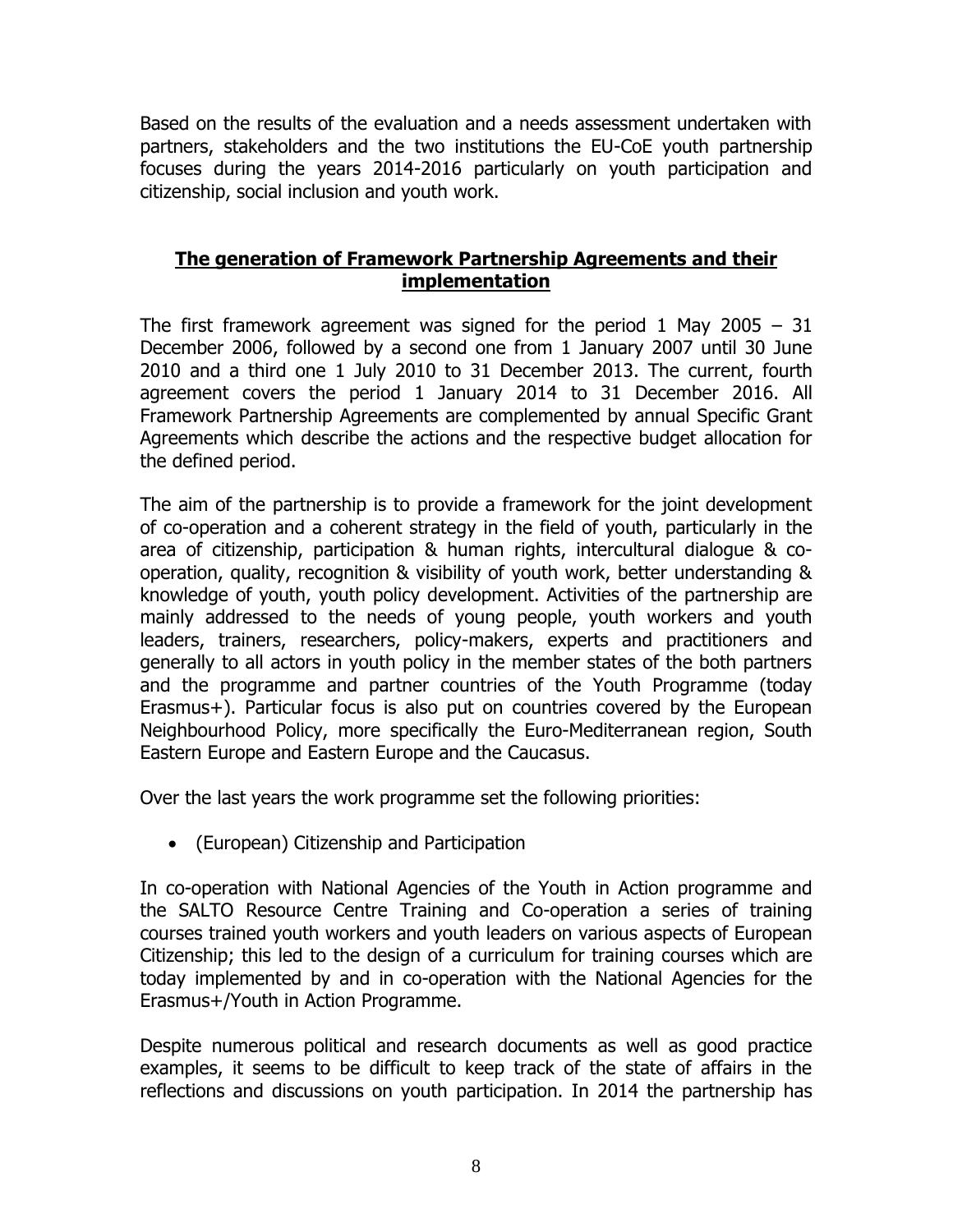therefore initiated (re)focusing on the topic of youth participation and to deepen its activities herein. This will allow following up on the work done on the topic by both partner institutions (and others) and as a result to provide some basic recommendations to policy and practice.

• Intercultural dialogue and human rights

In the framework of the Euro-Mediterranean co-operation various training courses, seminars and conferences were organised around Human Rights, Citizenship, Participation, Intercultural learning and Intercultural dialogue. Particularly the process of youth policy cooperation in the broader Euro-Mediterranean region (starting in 2005) aimed at fostering greater cooperation between youth policy stakeholders and partners, such as the League of Arab States, UNFPA, Aġenzija Żgħażagħ in Malta and EuroMed Youth Platform, SALTO Resource Centre EuroMed and others. The process of youth policy co-operation has inter alia significantly contributed to a better co-operation among institutions responsible for youth policy and civil society structures in the region.

Researching indicators for intercultural dialogue was initiated in 2009. Since a series of expert meetings and studies providing both a scientific and a practical knowledge led to the conclusion that a common understanding of the concepts related to intercultural dialogue was needed, as well as guidelines for educational practices, principles and related methodologies, in short criteria and indicators for intercultural dialogue in non-formal learning / education activities. They are expected to be published in 2014.

As a follow-up of the Africa-Europe Youth Summit in 2007, the North-South Centre of the Council of Europe had developed and implemented a programme in partnership with key governmental and non-governmental actors in Africa and Europe, including the European Youth Forum and the African Youth Platforms, the African Union and the European Union. This led in 2009-2011 to the addition of a Euro-African dimension to the youth partnership programme, managed by the North-South Centre. Activities were mainly focusing on Africa-Europe training course for youth trainers and members of youth organisations, including those of the African diaspora living in Europe.

Diversity and Anti-discrimination

In the period 2005-2007, the Council of Europe and the European Commission had reinforced their focus on diversity, anti-racism and anti-discrimination. The European Commission contributed to the "European Youth Campaign for Diversity, Human Rights and Participation: All Different – All Equal" and its follow-up in the framework of the youth partnership, particularly through the support of relevant campaign activities such as the symposia "Intercultural and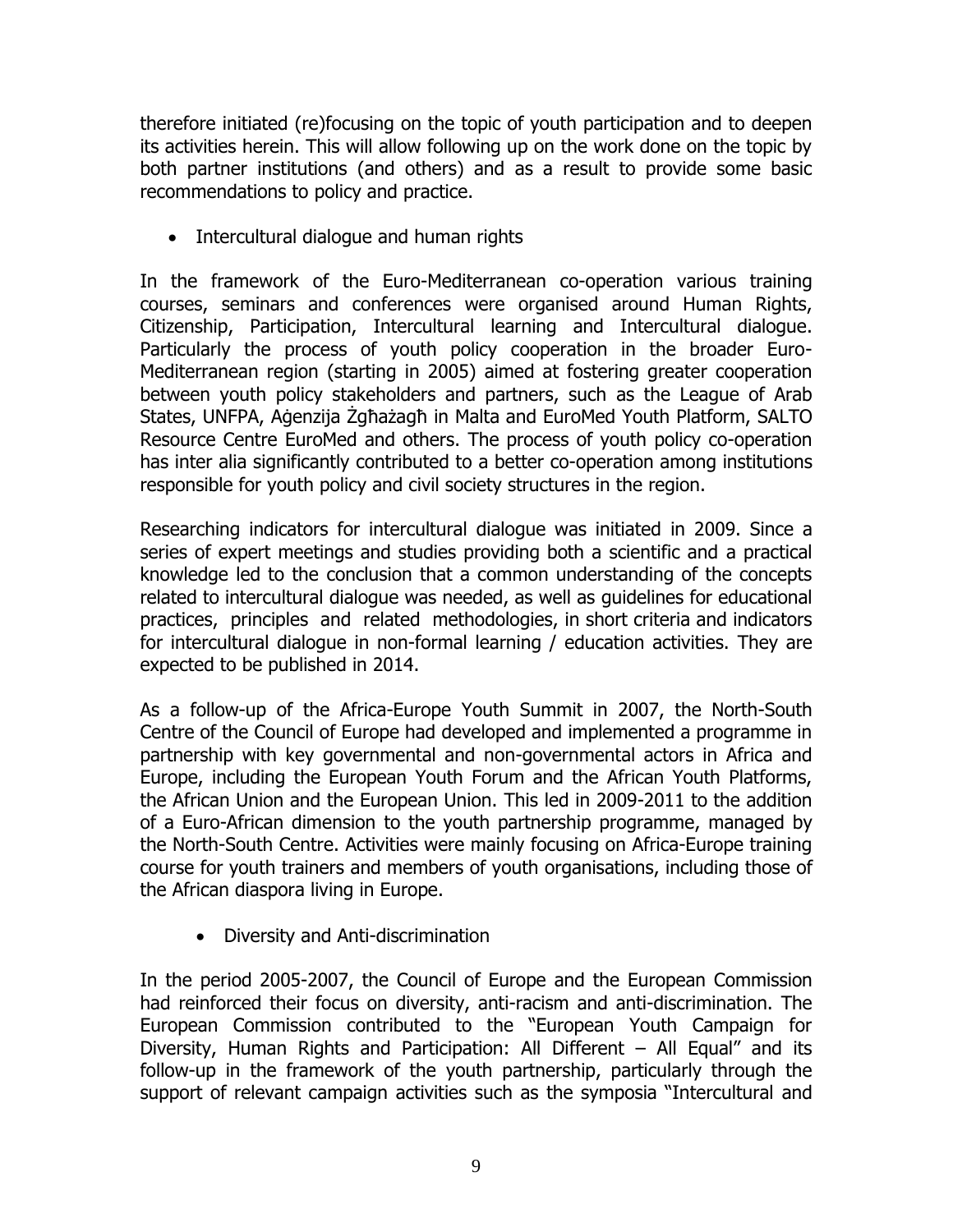Interreligious dialogue", "Participation and Active Citizenship", "Diversity Youth Forum", the conference "Immigration and Xenophobia" and training for trainers active in the campaign or of sport supporters for the prevention of discrimination and violence in sport.

Quality, recognition and visibility in youth work and training

Training of youth workers and others can be considered a cornerstone for quality of youth work at international level. For this purpose the partnership initiated or was involved in a number of innovative training offers:

- based on the experiences made with the earlier Advanced Training for Trainers in Europe (ATTE) (2001 – 2003) and a survey on training needs the partnership implemented in 2008-10 a new format, the so-called training course of "Trainers for Active Learning in Europe" (TALE);

- the training of trainers initiative (TATEM) in the Euro-Mediterranean region aimed at developing and consolidating skills and competences of trainers active in projects in and with the Euro-Med region;

- the partnership supported the initiative of universities to develop a Master on European Youth Studies;

-the pilot training course held in 2013/14 on "participatory and knowledge based youth policy" invited participants to reflect on their own practice as policy makers, researchers or practitioners.

The need for updating the strategy for a better recognition of non-formal learning / education and of youth work as laid down in 2004 in the first "Pathways-Paper" led in 2010 to the revised version "Pathways 2.0 towards recognition of non-formal learning/education and of youth work in Europe", drafted by the partnership in cooperation with the European Youth Forum and the German National Agency of the Youth in Action programme and Salto Resource Centre Training and Cooperation. It was largely discussed in the symposium "Getting there…." in 2011 and led to a final statement and related plan of action adopted by participants; since an expert group coordinated by the partnership monitors the implementation of actions.

The European Conference "Framework, Quality, and Impact of Young Europeans' Learning Mobility" in 2011 discussed the relevance of mobility of young people carried out in various international projects and took stock of current issues and research findings on learning youth mobility. An important result was the suggestion to create a European Platform on Learning Mobility in the youth field to facilitate an exchange between policy makers, researchers, practitioners, institutions and organizations in the youth field. This led to the first "European Platform on Learning Mobility" conference 2013 in Berlin, organised and coordinated by a European Steering Group. As of 2014 the partnership took over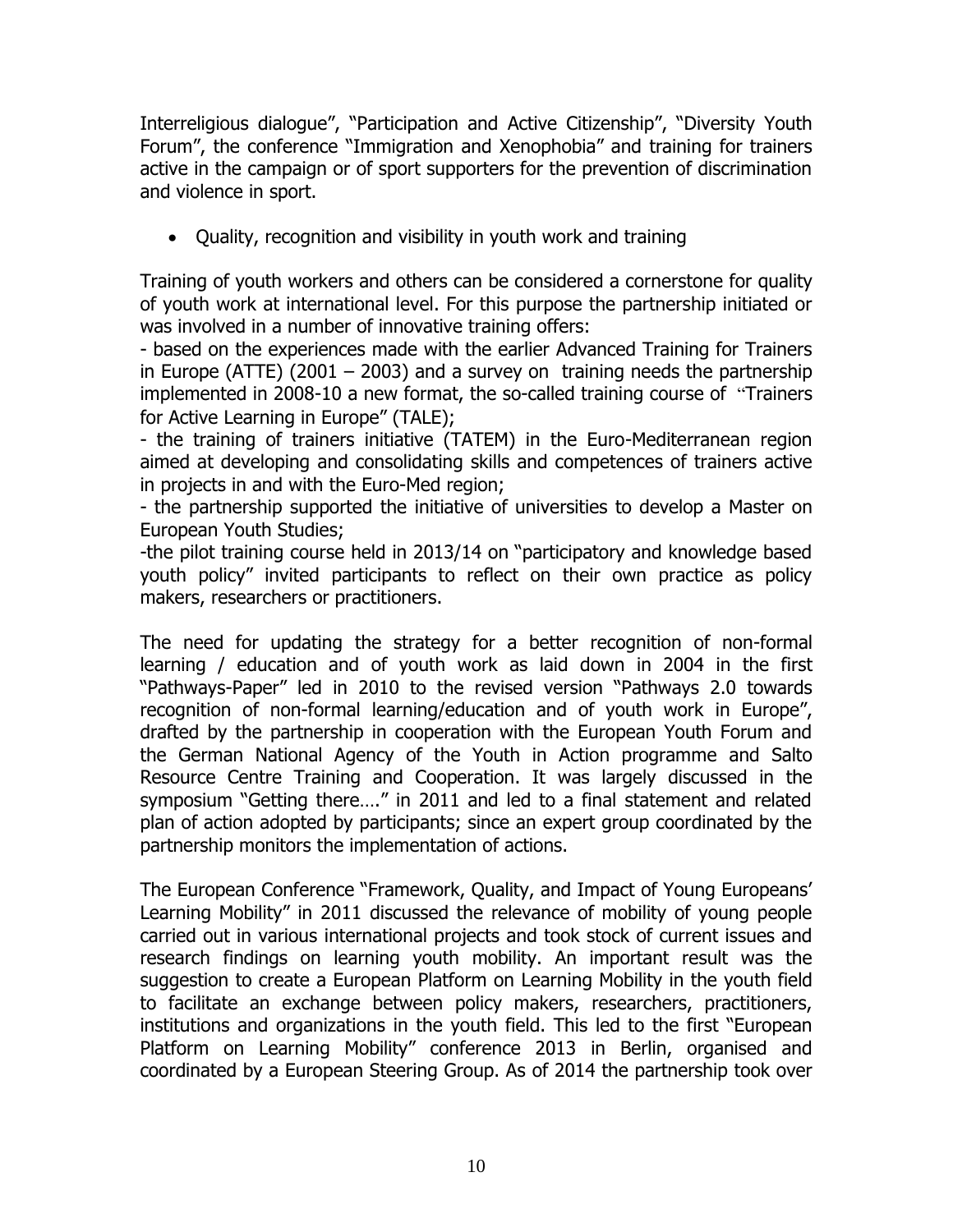the coordination of the European Learning Mobility Platform and its Steering Group.

• Better understanding and knowledge of youth and youth policy development

Since 2005 the European Knowledge Centre for Youth Policy (EKCYP) is an online database to provide the youth sector with reliable knowledge and information about young people's situation across Europe. It integrates priority themes of youth policy, including cross-sectoral policies in its different features. In order to provide proper country information the core work of the knowledge centre is based on national correspondent, co-ordinated by the partnership. EKCYP provides also a number of other online tools (glossary, good practice and expert database, library).

The formerly existing researcher's network which brought together up to 50 researchers representing all member states of the Council of Europe was as of 2011 replaced by the Pool of European Youth Researchers (PEYR). The mission of PEYR is to provide research advice and perspective on youth policy strategies and approaches when requested by the two partner institutions or others. The group of 25 selected researchers is to be renewed every three years based on a call, guaranteeing a certain diversity of its members in terms of geographical coverage, gender, professional backgrounds and expertise….

In recent years thematic research and policy seminars on priority themes were continuously organised in order to produce a better knowledge on key issues of youth policy and practice: currently the topics social inclusion of young people / barriers encountered by young people from vulnerable groups in accessing their rights and engaging with society as well as citizenship / participation of all young people have been prioritised; in addition a series of expert workshops focusing on "History of Youth Work" have been organised and discussed the relevance of history for todays' policy making.

Within regional cooperation activities in Southern Mediterranean, Eastern Europe and Caucasus and South East Europe a series of seminars and symposia on youth policy development and co-operation aimed at enhancing dialogue between policy, research and practice and exchanging good practices; some of these events were focusing on specific topics, such as youth participation and citizenship, relevance of youth work, youth information and counselling, wellbeing of young people. Specific activities on youth policy co-operation and development were also implemented with and in the Russian Federation.

A specific information and publication strategy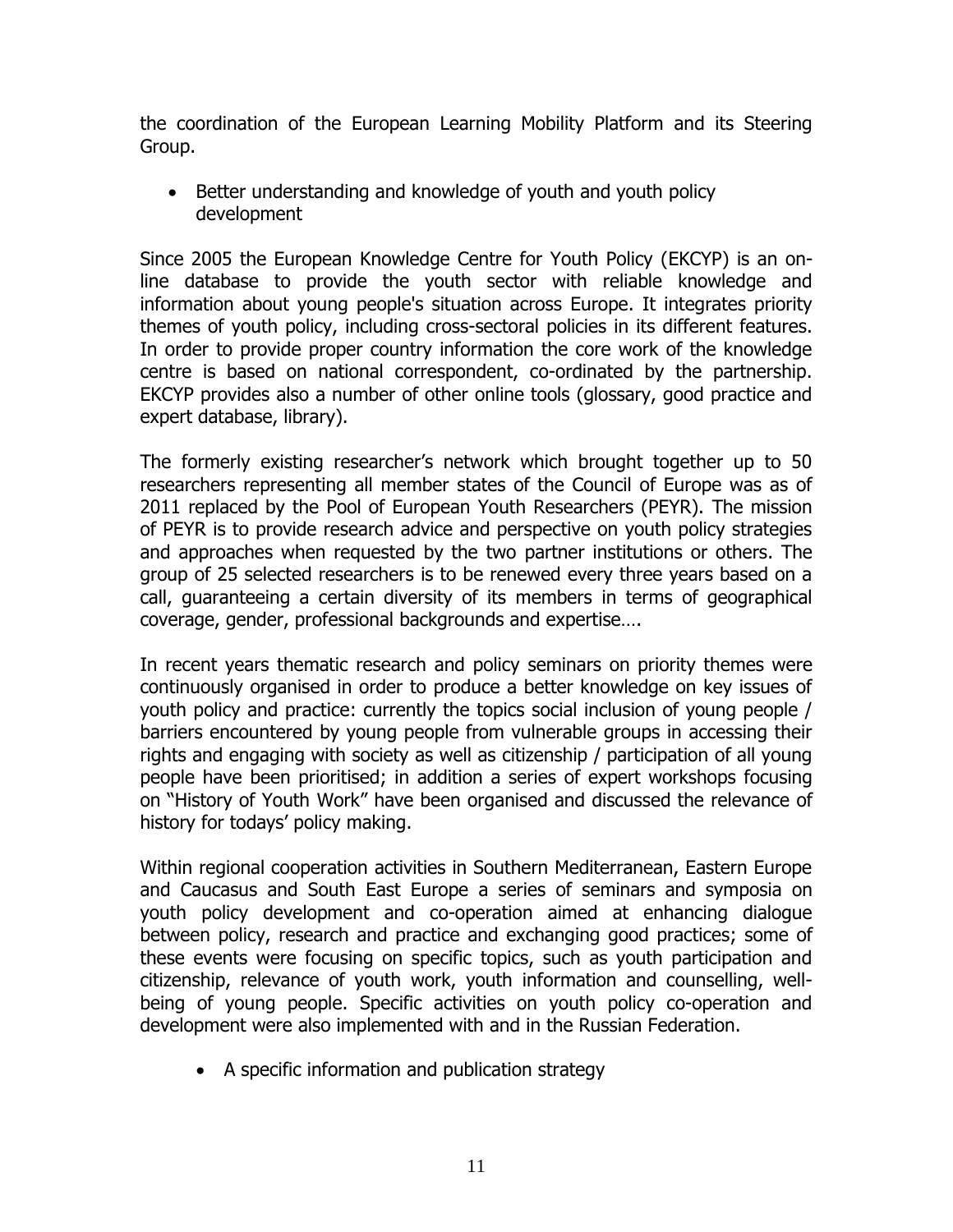A specific information strategy aims at making the results of the Partnership more visible and enhancing the multiplier effect by dissemination of results. From the very beginning activities were documented and results processed to publications and training material, such as the T(raining)-Kits, the Coyote Magazine, the Youth Knowledge Books or the new series Perspectives on Youth.

Some of them were translated into French and in German, as well as - upon initiative of cooperation partners - into other languages, such as Czech, Estonian, Hungarian, Italian, Latvian, Lithuanian, Polish, Portuguese, Romanian, Russian, Serbian, Slovene and Turkish.

#### **The management of the work programme**

All activities are coordinated by the partnership team, responsible for the implementation, the monitoring and the visibility of the actions. Today, the secretariat consists of 8 full and part-time posts.

With regard to the management structure both partners agreed to set up two main "bodies", coordinated and supported by the partnership secretariat.

The "Partnership Management Board" is composed of representatives of both partners, the staff of the partnership secretariat and - as observers – the European Youth Forum. It meets annually and contributes to the co-ordination of the different thematic areas and to decisions and steering of activities.

The "Partnership Advisory Group" gather representatives of cooperation partners as the European Youth Forum, National Agencies for the Erasmus+/ Youth in Action Programme, SALTO Resource Centres, researchers, policy makers, etc for an exchange of information with the aim to increase synergies.

## **Some conclusions and future perspectives**

Both the European Commission and the Council of Europe consider the Partnership as a very useful tool to build on the strengths of each institution and to enhance co-operation between the two institutions in the field of youth. The Partnership allows strengthening of synergies and constitutes a further milestone in the intensive, increased and lasting co-operation between the two institutions. The added value of the Partnership is also confirmed by the main stakeholders in the field of youth work. Since the very beginning the partnership led to a dynamic process with a positive reputation in the field, a wide range of achievements and high quality results.